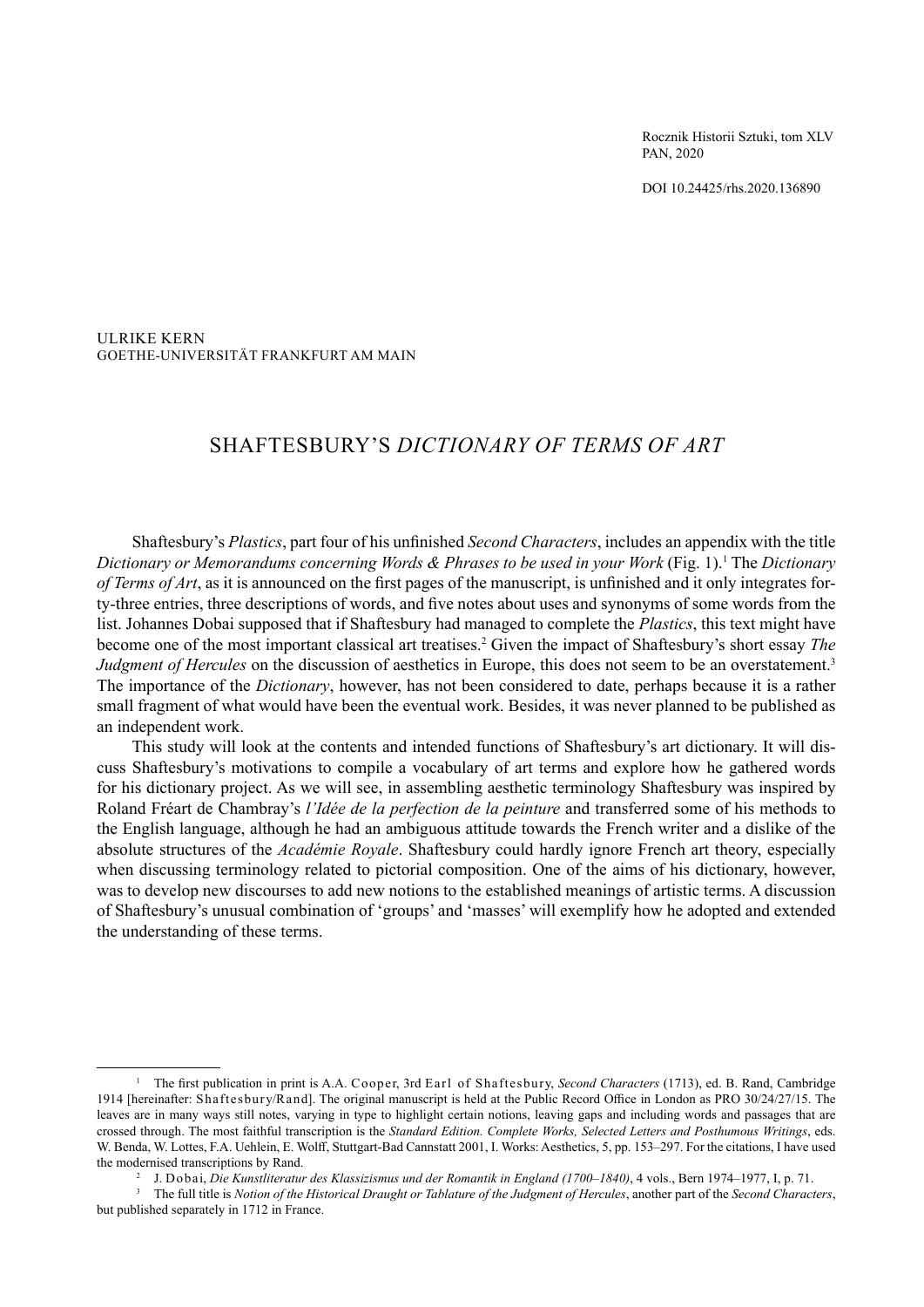Mannerists into Pa ontraporchon of Teint Plathik  $\mathcal{F}$ .

1. Anton Ashley Cooper, 3rd Earl of Shaftesbury, *Dictionary or Memorandums concerning Words & Phrases to be used in your Work*, London, Public Record Office, PRO 30/24/27/15

## SHAPE, SOURCES AND CONTENTS OF THE *DICTIONARY*

Although Shaftesbury's project was terminated at an early stage by the death of the philosopher and writer, we can trace some of his approaches and methods. For instance, the order of the words listed, which begins with 'ryparography' and ends with 'design': though no systematic organisation can be established, we may assume that Shaftesbury planned to arrange the words thematically rather than alphabetically. We can conclude this from the way in which he added thirteen word groups, beginning with 'vegetable, still' and ending with 'savage, monstrous' in curly brackets as parts of the category 'life'.<sup>4</sup> This approach is uncommon for a dictionary, in which words are usually listed in an indexical way. Shaftesbury seems to have followed either an associative or a taxonomic order (or both). An aim of his *Dictionary* appears to have been to propose relationships in which aesthetic terms function and generate meaning.

Shaftesbury's *Dictionary* does not provide descriptions and explanations of the terms.<sup>5</sup> Earlier English glossaries of art terms can be described as lists in which the words are explained summarily and without any reference to the use of the words in the text.<sup>6</sup> Shaftesbury by contrast used and explained some words of his *Dictionary* extensively in his texts of the *Second Characters*, especially in the unfinished *Plastics*. Indeed, the second half of the *Plastics* is mainly concerned with the discussion of aesthetic terminology, but there is little correspondence of words treated in the *Plastics* and those listed in the dictionary. For example, the five parts of painting, *invention*, *proportion*, *colour*, *expression* and *composition*, which Shaftesbury adapted from the traditions of Franciscus Junius and Roland Fréart de Chambray, are discussed in the *Plastics*, but are not listed in the *Dictionary*. 7 Shaftesbury remarked that in Charles Alphonse Dufresnoy's *De arte graphica* these five parts 'are

<sup>4</sup> Shaftesbury/Rand, p. 179.

<sup>5</sup> F. Paknadel, *Critique et peinture en Angleterre de 1660 à 1770*, Ph.D. Thesis, Lille 1978, p. 79.

<sup>6</sup> Cf. e.g. M. Smith, *The Art of Painting*, London 1692, s. p. [p. 90]; W. Aglionby, *Painting Illustrated in Three Diallogues*, *An Explanation of some* Terms *of the Art of Painting*, London 1685, s. p.

Shaftesbury/Rand, pp. 140-153.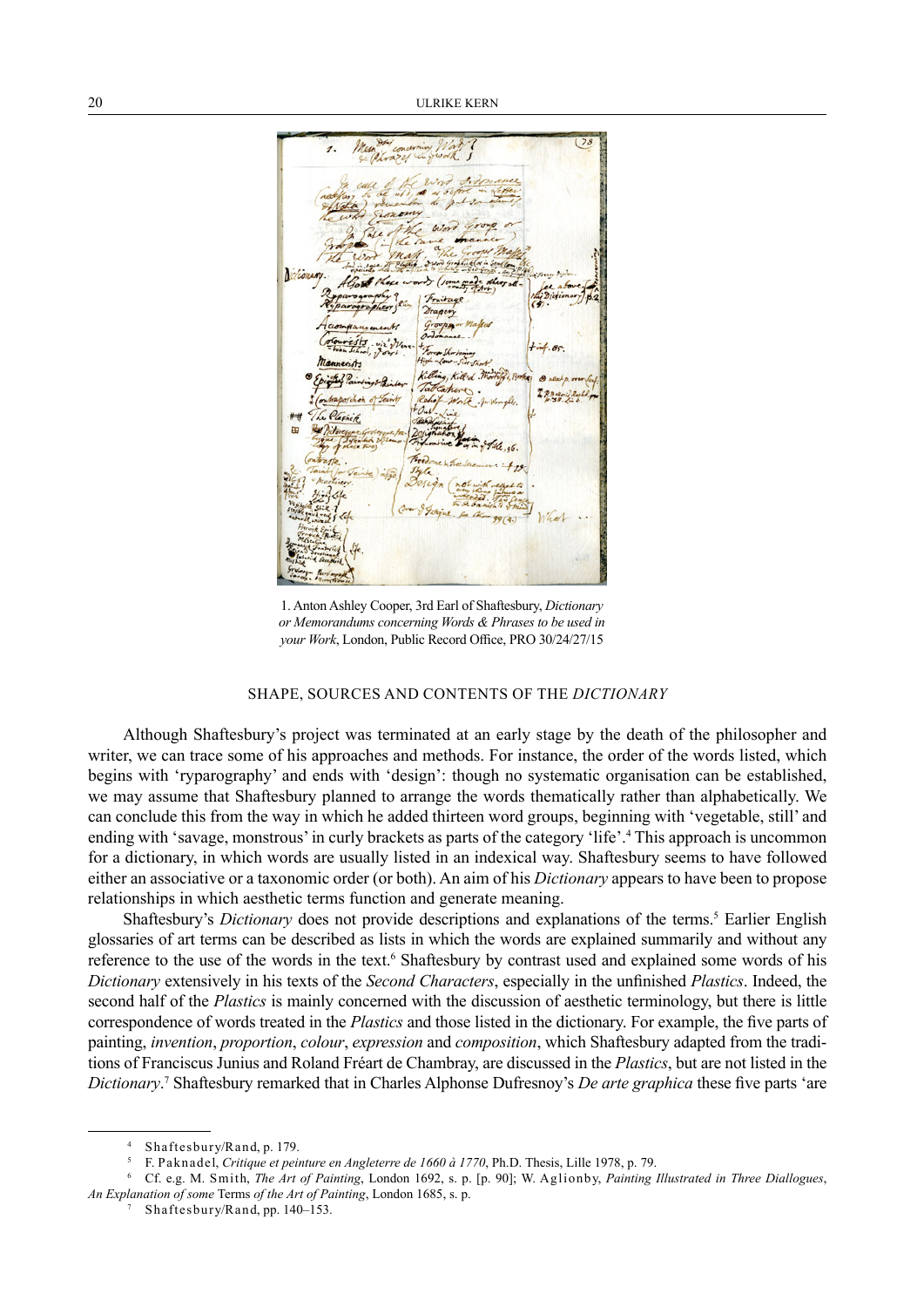wrongly reduced to three'. In an example, he tried to demonstrate how any term of an artistic discourse such as the word 'drapery' – a word from the *Dictionary* – could be categorised with the help of the five parts:

As to habits, dresses and all which painters comprehend in the common phrase of drapery should it be asked: "In which of the five parts do we place this?" 'Tis answered: "In the first and third." For not only invention, but history and learning lie in the first part. And for whatever in art goes further than the outline, must in respect of the draperies, be wholly in the third part (viz. light and shadow and colouring). There being properly no symmetry or regular mensuration of mere foldings so as to require anything of the second part; and much less life or passion, so as to have to do at all in the fourth. And as for the fifth, the general collocation, it is either included or carried along with the figures and bodies which it adorns, or it comes in like architecture, or trees, as making part of the masses or balancing parts in the perspective; and as such, it belongs indirectly and not immediately to part second.8

The way in which Shaftesbury tests his example of the word 'drapery' against the properties of the five parts of painting by process of elimination reveals his tangible approach to dealing with aesthetic categories. He appears to have applied a superordinate function to the five parts of painting. For this reason, it seems unlikely that he would have listed them as terms in his art dictionary at a later stage. On the other hand, since he perceived the five parts of painting as elementary for the understanding and assessment of art terms, it seems equally doubtful that he would not have integrated these categories in some way in his *Dictionary*.

In the *Plastics*, Shaftesbury devoted short chapters to some of the artistic and aesthetic concepts he listed in the *Dictionary*: *Of the Machine, Machinery, or Deity Work*; *Of Shortenings or Fore-shortening*; Of Truth, viz. Plastic; Of Freedom or the Free Manner.<sup>9</sup> Only a few words of his dictionary list are nowhere else to be found, for instance, 'romantic' or 'fruitage'. The interactions between dictionary and text were obviously important for Shaftesbury, and these connections turned the project into a more complex undertaking than compiling a list of art terms. In addition, Shaftesbury's manner of following associations makes the discussions of the words appear less universal in their meaning than one would expect from a dictionary. The descriptions in the chapters and even partly in the dictionary are individually shaped, judgemental and sometimes polemic.

Shaftesbury used ancient and contemporary source literature as resources for artistic terminology. The most important ancient writings were Horace's *De arte poetica* and Xenophon's *Memorabilia*. 10 Among contemporary literary works, Fréart de Chambray's *l'Idée de la perfection de la peinture*, which he knew in the English translation by John Evelyn, was the one most referred to, apart from his own *Characteristics*. Shaftesbury had little interest in the writings of the French members of the *Royal Académie*, perhaps, as has been argued, because he regarded their positions as absolutistic and could not easily reconcile them with his liberal attitude.11 Yet he used French literature and poetry, as well as some inspirations of the *Dictionnaire historique et critique* of 1697 by his friend Pierre Bayle, which is organised in an antithetical way.12 The only English writer Shaftesbury referred to is John Dryden, besides a mention of 'our English life-writer', probably Richard Graham and his anonymously published *Short Account* of artists' biographies.13 Francisus Junius' *De pictura veterum libri tres* was, as for any writer on art at that time, an important resource for ancient

<sup>8</sup> *Ibidem*, pp. 140–141.

<sup>9</sup> *Ibidem*, pp. 160–161, 164–167.

<sup>&</sup>lt;sup>10</sup> Paknadel, *op. cit.*, p. 81. Further ancient authors are Pliny, Vitruvius, Philostratus, Aristotle, Quintilian, probably Philander; see Dobai, *op. cit.*, I, p. 54. Paknadel, *op. cit.*, p. 80, also mentions Herodotus, Plato and Diodorus Siculus for references to Egyptian art; Aristotle, Longinus and Dionysus Halicarnassus for references to the power of images; and Pausanias, Pliny the Younger as well as Philostratus.

<sup>11</sup> Paknadel, *op. cit.*, p. 134; Dobai, *op. cit.*, I, p. 71.

<sup>&</sup>lt;sup>12</sup> Dobai, *op. cit.*, I, p. 54, identified as further early modern art literature – apart from Fréart and Alberti – Palladio, Leonardo, Bosse, Evelyn, Bellori, Félibien and Le Brun; Dobai also lists Lomazzo whose art treatise had been translated partly into English by Richard Haydocke in 1598, but Paknadel, *op. cit.*, p. 80, points out that there is no explicit mention. Paknadel, *op. cit.*, p. 81, determined as Shaftesbury's contemporary literary soucres the French authors Bayle, Voiture, Fontenelle, Saint-Evremond, Père le Bossu, and the poets La Bruyère and Molière; the French authors of art literature Bosse and Dufresnoy, as well as the letters by Poussin. For Shaftesbury's rejection of the Rubenists and academists (Félibien, De Piles, Testelin) see Paknadel, *op. cit.*, p. 134. Dobai, *op. cit.*, I, p. 71, argues that Shaftesbury rejected de Piles without ever mentioning him.

<sup>13</sup> Dobai, *op. cit.*, I, p. 53. For the identification of Richard Graham who published *The True Effigies of the most Eminent Painters*, London 1694, and *A short Account of the most eminent Painters, both ancient and modern*, published in 1695, as part of John Dryden's translation of Dufresnoy *The Art of Painting*, see Paknadel, *op. cit.*, p. 81; also for further English authors and literature relevant for Shaftesbury such as Shakespeare, Junius, Marsham, the *Chronicus Canon Aegiptus* and Shaftesbury's teacher John Locke.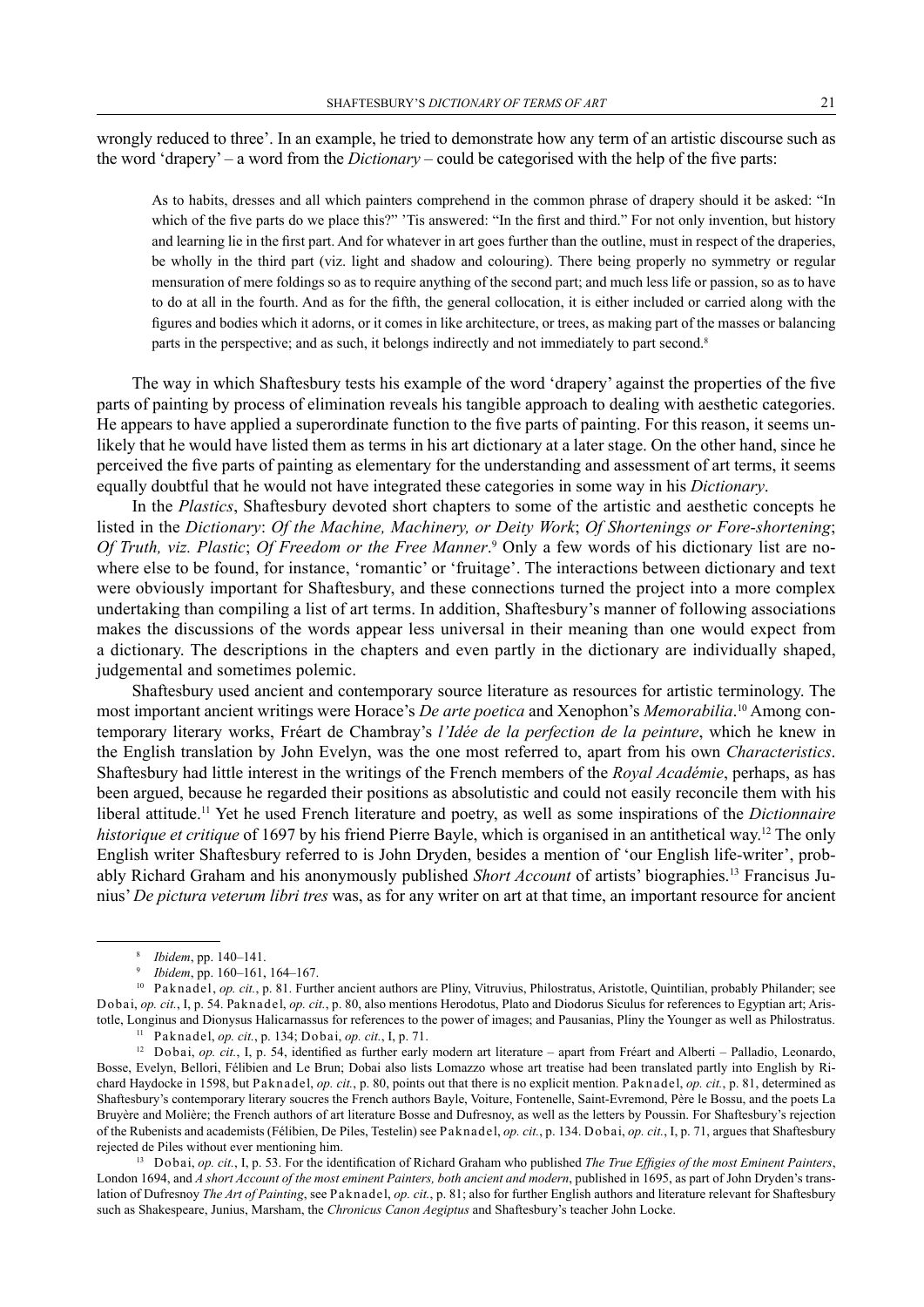citations about art.14 Contrary to Fréart, Roger de Piles and Dryden, however, Shaftesbury did not use Junius exclusively, but referred directly to ancient rhetorical writings. His interest in Italian literature, too, seems to be mostly grounded in works that are concerned with ancient writings.<sup>15</sup>

An example for Shaftesbury's direct reference to ancient rhetoric may be the rhetorical term 'hyperbole' that he transferred to his discourse on art. He introduced 'hyperbole' as a word meaning a deliberate, exaggerating deviation of a given proportion in order to clarify its sense and importance, 'as in N. Poussin's figure and perspective piece of the Samaritan Woman, where a pointing finger is longer than the whole head or face. How agreeable this part!'16 Given the rather small size of Poussin's figures in their landscape setting, this example of a 'hyperbole' may be visually less powerful than Shaftesbury describes it with words.<sup>17</sup> Yet he also built on ancient rhetoric to create new art terms: 'plastics', for instance, also the title of his essay, is a neologism from the Greek with the extension to mean imitation of plastic, that is concave and convex forms.18

Shaftesbury's *Dictionary*, though fragmentary, should be regarded as the first systematic and profound attempt of a compilation of art terms in England. Earlier occupation with art terms were either made in so-called 'hard-word dictionaries', in the context of which they were treated as uncommon words of the English language, or in explanatory glossaries as appendices to art treatises.<sup>19</sup> Shaftesbury approached the terminology not so much from an artistic perspective, but as a literary person and with a deep interest of an ethical and philosophical notion of art and its aesthetic language.20 He surely had an intention to explain the meaning of art terms and to translate them from antiquity, but he also seems to have wanted to understand their origin and moral connotations. The words 'rhyparography' and 'rhyparographer', for example, which he noted in the *Dictionary*, are derived from Pliny.<sup>21</sup> Yet he also modernised the term, and used it in a similar sense as it had been introduced in Edward Phillips' 'hard-word dictionary', the *New World of Words* of 1678. Phillips mentioned the word in a section with the title 'Collection of such affected words from the *Latin* or *Greek*, as either to be used warily, and upon occasion only, or totally to be rejected as Barbarous, and illegally compounded and derived'.<sup>22</sup> Shaftesbury contrasted 'rhyparography' with 'decorum'. 23 Accordingly, he used it for the Flemish artist Adriaen Brower and his humoristic depictions of peasants and scenes of low life. Yet he also called 'babaric' subjects of Catholic art such as crucifixions and martyrdoms 'rhyparographic'. This is more surprising, since the subjects may be cruel, but the ways in which they are depicted, can be elegant and aesthetically pleasing. Shaftesbury even thought that these subjects diminished the mastery of Raphael and his praise for his champion was consequently slightly dimmed in contrast to Bellori's account of the Urbinian master.<sup>24</sup>

To clarify this meaning of the term 'rhyparography' which includes subjects from histories and high genres, an explanation and perhaps an example would have been needed in Shaftesbury's *Dictionary*. We may assume that he had an intention to add this kind of information, since the fragment of the *Dictionary* already includes explanatory footnotes. A problem which follows from there, however, is the question which contents would have been included in the discussions of the *Plastics*, and which ones in the *Diction-*

<sup>14</sup> F. Junius, *De pictura veterum libri tres*, Amsterdam 1637.

<sup>15</sup> Especially Cesare Ripa, *Iconologia*, Pierio Valeriano, *Hieroglyphica*, Leonardo Agostini, *Gemme antiche*. Vasari and Bellori are only referred to with regard to Raphael; Paknadel, *op. cit.*, p. 80–81.

<sup>16</sup> Shaftesbury/Rand, p. 153.

<sup>&</sup>lt;sup>17</sup> For a discussion of words from ancient rhetoric, such as 'hyperbole' and 'ellipsis' see Dobai, *op. cit.*, I, p. 54. An example of an 'abuse of hyperbole' in the *Plastics*, p. 155, is a discussion of Salvator Rosa whose figures Shaftesbury thought were too big and destroyed the greatness of the landscape. Hyperbole is introduced as an opposite of ellipsis, but with a similar aesthetical aim to convey verity to the spirit; see Paknadel, *op. cit.*, pp. 141–143.

<sup>&</sup>lt;sup>18</sup> Paknadel, *op. cit.*, p. 75. Shaftesbury used 'plastic arts' for painting and for sculpture as parts of 'materia plastica'; Dobai, *op. cit.*, I, p. 74. The basic idea, perhaps transferred from Galileo Galilei, is that the optic perception of a haptic form is at the bottom of the aesthetic effect; Dobai, *op. cit.*, I, p. 71.

<sup>&</sup>lt;sup>19</sup> The first book of this kind is Robert Cawdrey's *Table Alphabeticall, conteyning and teaching the true writing, and understanding of hard usuall English wordes, borrowed from the Hebrew, Greeke, Latine, or French. &c.*, London 1604. For more about Hard-word dictionaries see R.W. Bailey, *Images of English. A Cultural History of the Language*, Ann Arbour 1991, pp. 35–38. 20 Paknadel, *op. cit.*, p. 138.

<sup>21</sup> Shaftesbury/Rand, *op. cit.*, p. 179; cf. H.G. Liddell, R. Scott, *A Greek-English Lexicon,* (*LSJ*), rev. and ed. H. Stuart Jones, with the assistance of R. McKenzie, Oxford 1940, ῥύπος, URL: http://www.perseus.tufts.edu/hopper/ text?doc=Perseus%3Atext%3A1999.04.0057%3Aalphabetic+letter%3D\*r%3Aentry+group%3D17%3Aentry%3Dr%28u%2Fpos [seen on 10/04/2020].

<sup>22</sup> Phillips, *op. cit.*, s. p. [sig. Eee].

<sup>23</sup> Shaftesbury/Rand, p. 167.

<sup>24</sup> *Ibidem*, pp. 136–137. See also Dobai, *op. cit.*, I, pp. 79–80. Paknadel, *op. cit.*, p. 154, seems to generalise Shaftesbury's discussion of the term by arguing he would have regarded Dutch artists in general as *ryparograpers*.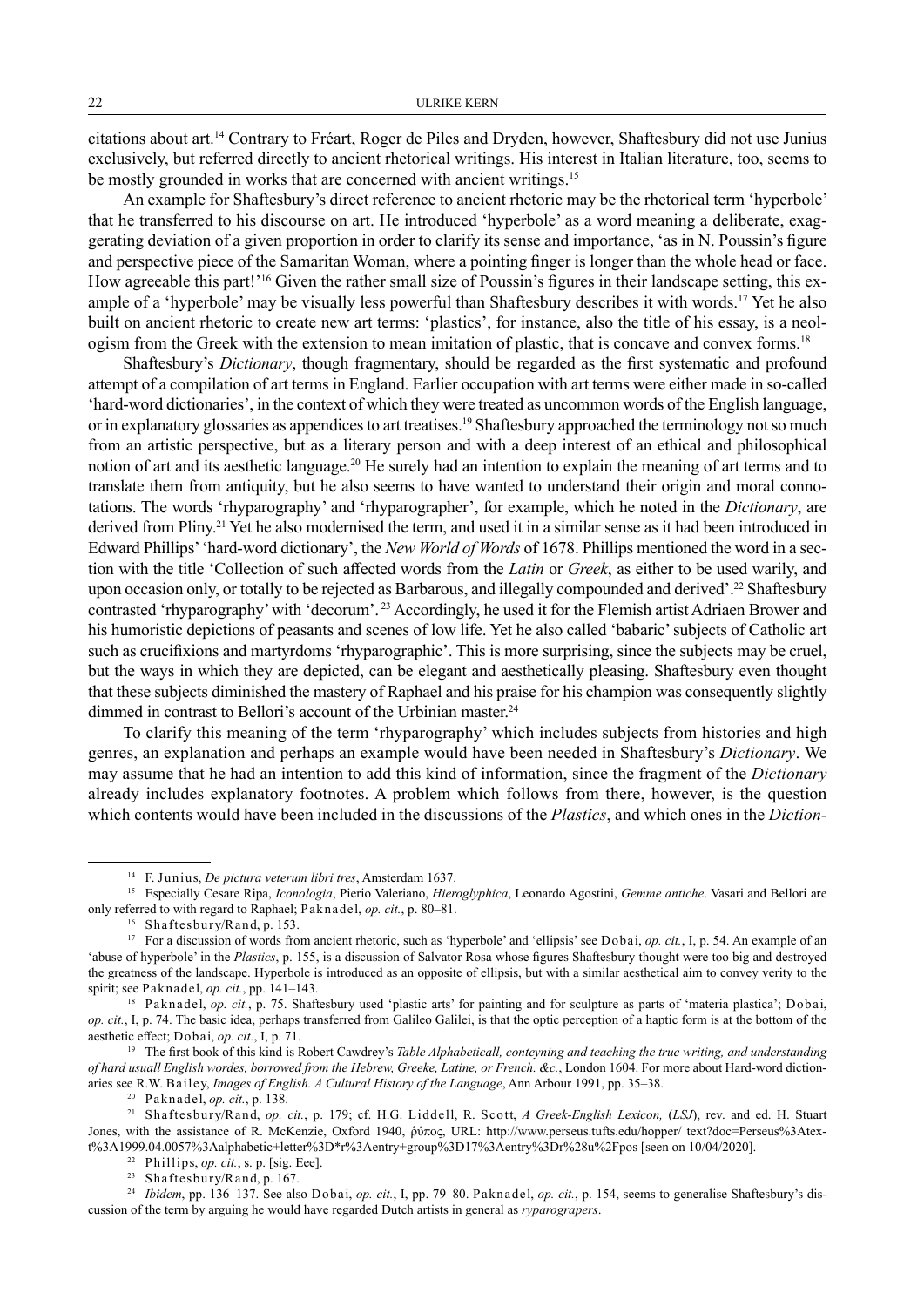#### FINDING WORDS

Besides Shaftesbury's literary intentions, which are clearly recognisable in the fragment of the art dictionary, some problems can be identified at this early stage of the compilation. One of the problems that Shaftesbury mentioned was to find word-by-word translations for the terms and concepts. Shaftesbury used Fréart's *Idée de la perfection de la peinture* as his model, but he had difficulties to restrict himself to one equivalent English word that he could propose without any further explanation. In chapter 14 of the *Plastics*, for instance, he extends the five parts of painting to sixteen.<sup>26</sup> Shaftesbury used the five categories that he could find in Fréart's account, but already Junius included suggestions for synonyms and subcategories, so arriving at twelve terms:

Inventio sive Historia, Proportio sive Symmetria, Color, & in eo Lux & Umbra, Candor & Tenebrae, Motus & in eo Actio & Passio, Collocatio denique sive Oeconomica totius operis disposition.

In the English translation:

Invention, or Historicall argument. Proportion, or Symmetrie. Colour, and therein Light and Shadow, as also Brightnesse and Darknesse. Motion or Life, and therein Action and Passion. Disposition, or an Oeconomicall placing and ordering of the whole worke.<sup>27</sup>

The stringent order found in Fréart and Junius were dissolved in the way in which Shaftesbury dealt with the five parts of painting. He introduced each of the parts of paintings in a section, but the titles of these form a list of synonyms rather than structuring the notion of the words and arranging them in subcategories. The first section bears the title 'Invention, Story, Imagery.', followed by 'Proportion, Drawing, Symmetry particular*.'*, third comes the section 'Colouring.*'*, as the fourth part 'Sentiment, Movement, Passion, Soul.', and eventually 'System, Composition, Collocation, Position, Symmetry general'.<sup>28</sup> We have seen that the five parts of painting seem to have been categories for Shaftesbury rather than merely words, but in the list of words of the *Dictionary* his approach is not very different. He joined terms in related groups such as adding 'epic' to 'heroic' or 'poetic' to 'tragic'. Some terms of the list are accompanied by notes of how to understand and use the word, as if Shaftesbury had been worried that the terms of his art dictionary could be misunderstood or used in a context different of the meaning he intended. For example, when he entered to the term 'colourists', and added 'of the Venetian School for the best', this is no information that would necessarily be part of a dictionary, unless one would want to point to the traditional attributes of *colorito* and *disegno*. 29 The way Shaftesbury put it, however, feels judgemental.

Shaftesbury made notes about his intentions and thoughts with regard to the eventual features of the treatise. He acknowledged that his consideration to include a vocabulary was inspired by Fréart's *Idée de la perfecion de peinture*. Shaftesbury might have mentioned this to demonstrate that he was familiar with contemporary art literature. Yet he could not fully credit the French writer, since he had a rather ambiguous attitude against him. He conceded that he may have used Fréart's concept of adding a glossary, but that his work would be a new vocabulary; and moreover, that he would avoid clinging to the same ill-mannered tendencies as the Frenchman:

Also a kind of prefatory dictionary of terms of art, or new coined (with apology), after the manner of Monsieur Fréart de Chambray, but in the reverse of his insolent way.<sup>30</sup>

<sup>&</sup>lt;sup>25</sup> Paknadel, *op. cit.*, p. 80, points out Shaftesbury's sophisticated style of writing in this context, giving references to his source literature. <sup>26</sup> Fréart, too ends up with more than ten: invention, or history; proportion, or symmetry; colour, and dispensation of the lights and

shades; motion, actions and passions; collocation, or the regular position of the figures of the whole work. See R. Fréart de Chambray, *An Idea of the Perfection of Painting*, tr. J. Evelyn, London 1668, p. 10, and idem, *Idée de la perfection de la peinture*, Le Mans 1662, p. 10.

<sup>27</sup> Junius, *De pictura veterum*…, p. 130; idem, *The Painting of the Ancient*, London 1638, pp. 221–222.

<sup>28</sup> Shaftesbury/Rand, pp. 141–153.

<sup>29</sup> *Ibidem*, pp. 179–180.

<sup>30</sup> *Ibidem*, p. 7.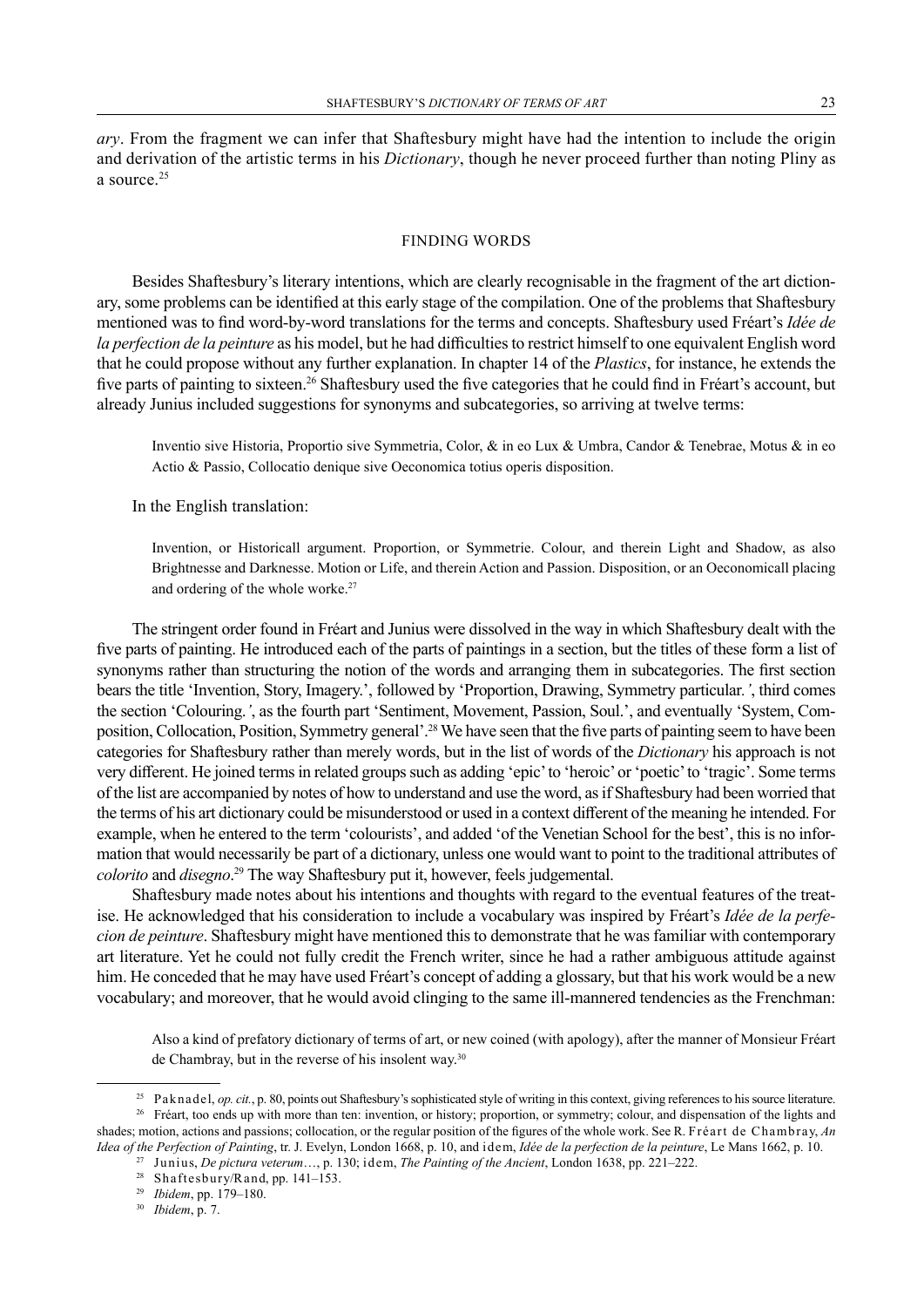There is nothing insolent in Fréart's glossary, a list of only six Italian terms of art.<sup>31</sup> Shaftesbury does not tell us what exactly he found so tactless about it. It is true that he complained about Fréart's impertinence to criticise Raphael, but this was in a context unrelated to any lexical discussion.<sup>32</sup> Since Shaftesbury aimed for a considerably more extensive list of art words, he might have taken offence at the Frenchman's comment that 'it would be but a kind of *Pedantry* to make any farther *Glosses*'.33 Shaftesbury called Fréart a pedant, and meant by this that the Frenchman would be someone who imposed his academic proficiency on others.<sup>34</sup> He considered pedantry as ungentlemanly and 'a breach of the harmony of public conversation'.35 Shaftesbury must thus have intended to make his dictionary of art terms unsuspicious of obsessiveness, bookishness and solipsism. This may be an important reason why he began to add notes and instructions and why his list of words was arranged thematically rather than alphabetically. However, he must have considered the possibility that Fréart only employed the argument of pedantry to justify the almost trivial scope of his glossary of six words. Shaftesbury neither made use of this fact for criticising his French model, nor did he take up any of the six words of Fréart's list into his own account.

Fréart built on terms from Italian art theory, Shaftesbury's *Dictionary* compiled words with Greek, Latin, French and Italian origins. He announced that his *Dictionary* would include words that were 'new coined (with apology)'.36 Shaftesbury's excuse may have referred to the problem of finding a translation that conveys the exact meaning of the foreign word, since the original meaning of a word is necessarily distorted by the act of translation. Together with his apology, Shaftesbury also intended to point out that artistic and scholarly readerships usually have their strength in different languages, the ones in the modern, the others in the ancient. He argued that the translations would be

…serving either for such artists in a modern way as are not scholars in the ancient, or for such scholars in the learned and ancient way as are not acquainted with the foreign modern tongues, viz. Italian or French.<sup>37</sup>

Shaftesbury may have made the translations not only as a help for his readers, but perhaps also for his own search for inherent meanings of artistic words that he borrowed from these languages. Fréart seems to have been more outspoken in this respect, when he remarked that he had difficulties, while looking for translations for Italian art terms, to find words, as he put it, '...that are purely ours' ('purement françois' in the original) and that would express 'the barbarisms, which custom has as it were naturaliz'd amongst our painters.'38 He had difficulties to find words that would covey the same meaning to his language as the original word and not sound unpleasantly when used in a more sophisticated language than artists' everyday talk. For this reason, Fréart thought it would be more helpful to explain the terms rather than to give a pure translation.39 Shaftesbury often reverted to a similar method of adding meaning by providing comparative terms.

# THE *DICTIONARY* AND TERMS OF PICTORIAL COMPOSITION: 'GROUPS' AND 'MASSES'

Shaftesbury had an ambiguous attitude towards French art theory, but there was no way around it when he wanted to discuss terms of pictorial composition. Little on pictorial composition was to be found in ancient rhetoric, but much in French art theory. Compositional terminology had been discussed and employed

<sup>&</sup>lt;sup>31</sup> That is: estampe, tramontain, élèlve, esquisse, attitude, pellegrin, which Evelin returns into their Italian, or seemingly Italian, form: *stampi, tramotano, elevato, schizzo, attitudo, pellegrino*.

<sup>32</sup> Shaftesbury/Rand, pp. 132, 155. Cf. Paknadel, *op. cit.*, p. 90.

<sup>33</sup> '…it would be but a kjnd of *Pedantry* to make any farther *Glosses*.' Fréart de Chambray, *An Idea of the Perfection…*, s. p. [a4r]; '…ce seroit une espece de Pedanterie de gloser ainsi par tout', idem, *Idée de la perfection...*, s. p. [éivr].

<sup>34</sup> Shaftesbury/Rand, p. 16.

<sup>35</sup> For an account of the origination and notion of pedantry in early modern English thought, see S. Shapin, *'A Scholar and a Gentleman': The Problematic Identity of the Scientific Practitioner in Early Modern England*, "History of Science", 29, 1991, pp. 279–327, for the quotation, p. 302.

<sup>36</sup> Shaftesbury/Rand, pp. 7–8.

<sup>37</sup> *Ibidem*, p. 7. Cf. Fréart de Chambray, *An Idea of the Perfection…*, s. p. [sig. a]: '*A* Friend of mine, ... advertis'd me of certain obscure *Italian Terms*, which I had made use of in my *Discourse*; the understanding of which would doubtless be very difficult to many, who were not acquainted with that *Tongue*; and that one should strive to render things as clear and intelligible to the *Reader* as was possible.'

<sup>38</sup> Cf. Fréart de Chambray, *An Idea of the Perfection…*, s. p. [a1v].

<sup>39</sup> See U. Kern, *The art of translating foreign art terms*, [in:] *Des mots pour la théorie, des mots pour la pratique. Lexicographie artistique. Formes usages et enjeux dans l'Europe moderne*, ed. M.C. Heck in cooperation with M. Freyssinet and S. Trouvé, Montpellier 2018, pp. 423–35, esp. p. 429.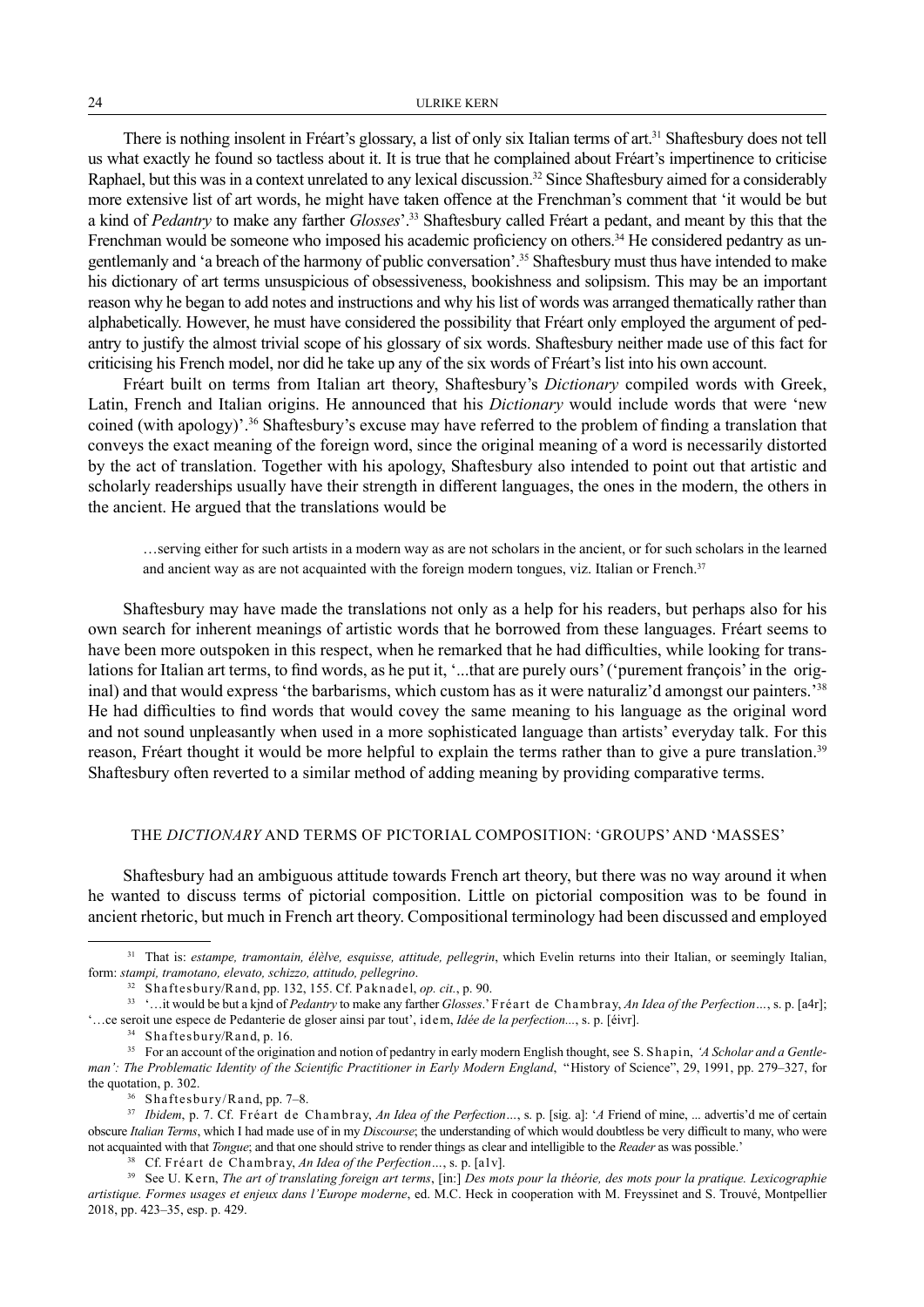by French writers and was in use among *connoisseurs*. It was a terminology that had proved to be useful. Shaftesbury might have found inspirations and helpful discussions in English in John Dryden's influential translation of Dufresony's *De arte graphica*, the edition by de Piles of 1668.40 A compositional issue that Dufresnoy was greatly concerned with is the problem of grouping. Shaftesbury picked up on the discussion and added a note about 'groups' and 'masses':

In ease of the word *group* or *groups* (in the same manner) the word *mass*.

This note appears to recommend that 'mass' can be used similarly to 'group', though Shaftesbury must have been aware that 'mass' and 'group' are not synonymous in their meaning. A group refers to the distribution of a group of figures or objects, a mass to the distribution of light and shade in relation to a figure or group of figures or objects. De Piles marked the difference clearly in his commentary on a verse by Dufresnoy on light and shade, instancing some prints after Rubens:

*Rubens* has given us a full information of this in those prints of his which he caus'd to be engrav'd; and I believe that nothing was ever seen more beautifull in that kind: the whole knowledge of Grouppes, of the Lights and Shadows, and of those Masses which *Titian* calls a *Bunch of Grapes*, is there expos'd so clearly to the Sight…41

In an engraving by Lucas Vorsterman (Fig. 2), who worked closely with Rubens in the production of prints after his art works, we can observe a grouping of the figures around the cross, and how masses of light and shade are applied to direct the eyes through the picture. We can perceive the lit parts of the man standing far up on the ladder on the left, releasing the body of Christ, the white shroud, and St. John and Mary Magdalene at the foot of the cross, securing the dead body. In his *Cours de Peinture par principes* of 1708, De Piles provided an image of the metaphor of a bunch of grapes that Dufresnoy had initially mentioned in his poem, to illustrate the analogy. As with the grapes, the grouping of the figures has been achieved by the way in which they are positioned in the picture, the mass, however, results from several shadows of these figures merging together to form one.

In the *Plastics*, Shaftesbury speaks about groups once, in a description of an imaginary painting of Bacchus and Ariadne with 'cupids being allowed in a distinct group in the air or otherwise, so as not to intermix with Juno, or her car, or attendance'.<sup>42</sup> Since I have not been able to find an image of this subject with all the elements and figures listed here, I will discuss Shaftesbury's statement in an example with a distinct group of putti and angels in the air by Shaftesbury's champion Nicholas Poussin, *The Return of the Holy Family to Nazareth* (Fig. 3). The painting may be useful for illustrating what Shaftesbury wrote about masses: he compared masses of light to a chameleon that borrows colours from other bodies, and warned against blue-, red-, rose-, and yellow- coloured draperies, because they 'communicate too much and can take or receive but little or nothing.'43 This seems to conform to De Piles' idea of masses, in which the single shadows of the grapes, to use Dufresnoy's metaphor, unify to a large one that encompasses the whole bunch of grapes. Colours can be brought into a similar connection with one another, if they are used in adjacent objects, figures or draperies, but the chromatic colours of the draperies of the Holy Family in the barque in Poussin's painting stand isolated and do not converge into a mass. There cannot even be observed too many instances of borrowing of colours through reflections, like a small reflection at the lower belly of Christ child from the yellow gown of his father. The shaded parts at the back and shoulder of the putto on top of the cross, for instance, which would receive red from the blowing drapery or white from the wings according to optical law, show none. However, while in this painting colours are hardly used to produce masses, the putti and angels with the cross in the sky form a group, as do the figures of the holy family in the barque. Groups and masses are treated as different elements in this painting, and this seems to agree with Shaftesbury's understanding of the two terms.

<sup>40</sup> Dobai, *op. cit.*, I, p. 71

<sup>41</sup> Ch.A. Dufresnoy, *The Art of Painting*, tr. and ed. J. Dryden, London 1695, p. 163.

<sup>42</sup> Shaftesbury/Rand, p. 133, describing the 'machine' of the subject.

<sup>&</sup>lt;sup>43</sup> 'For every considerable mass which carries light, every illuminated and coloured body in a picture, is a chameleon and borrows something. Everything gives and takes and from this multiplicity of tints is formed that chief and amiable simplicity, the very perfection of colouring.' Shaftesbury/Rand, p. 147. In a note is added: 'For this reason a mass of blue draperies red, rose, yellow, etc., not sufferable; because it must communicate too much and can take or receive but little or nothing. For how go about to break such a bright original and wrongly-simple mass? Above all, blue the worst.'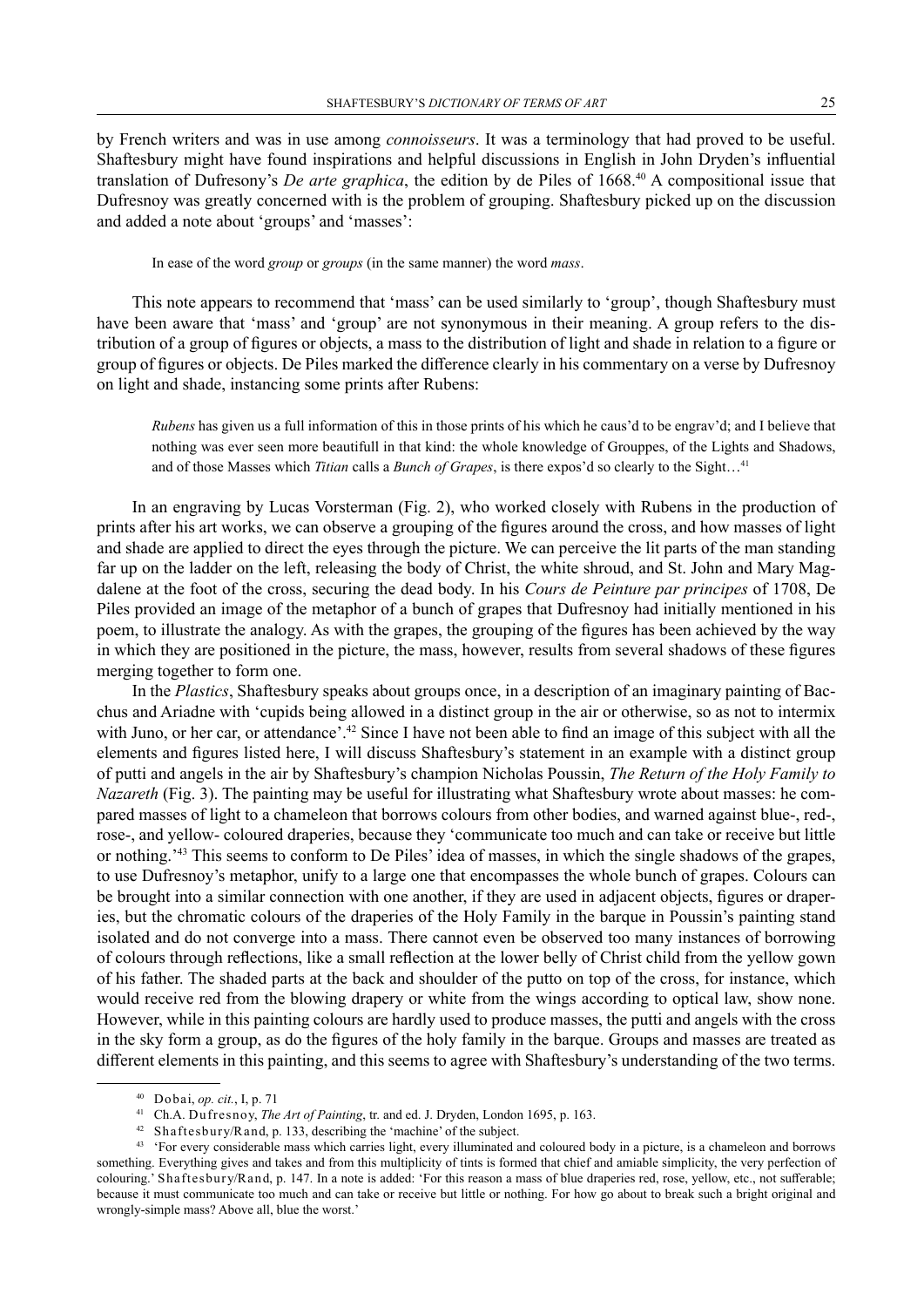

2. Lucas Vorsterman the Elder after Rubens, *Descent from the Cross*, 1620, engraving, 58.2 × 43.5 cm, London, The British Museum. © The Trustees of the British Museum

Shaftesbury refers to the pair of 'masses or groups' at a single occasion in the *Plastics*. At this instance, he argued that distant views through a window in portraits neglected the ideals of rendering symmetry and size, and that the same was true for masses or groups between the particular parts of the painting:

… e.g. in portraitures, even in half-lengths and heads, often a window open and a distant perspective of small and lessened objects, no way, not by any medium or middle size united to the great. This a plain breach of symmetry, and an errour in the magnitudes.44

<sup>44</sup> Shaftesbury/Rand, p. 153. Shaftesbury had no high esteem for portraits in general, see *ibidem*, p. 134–136.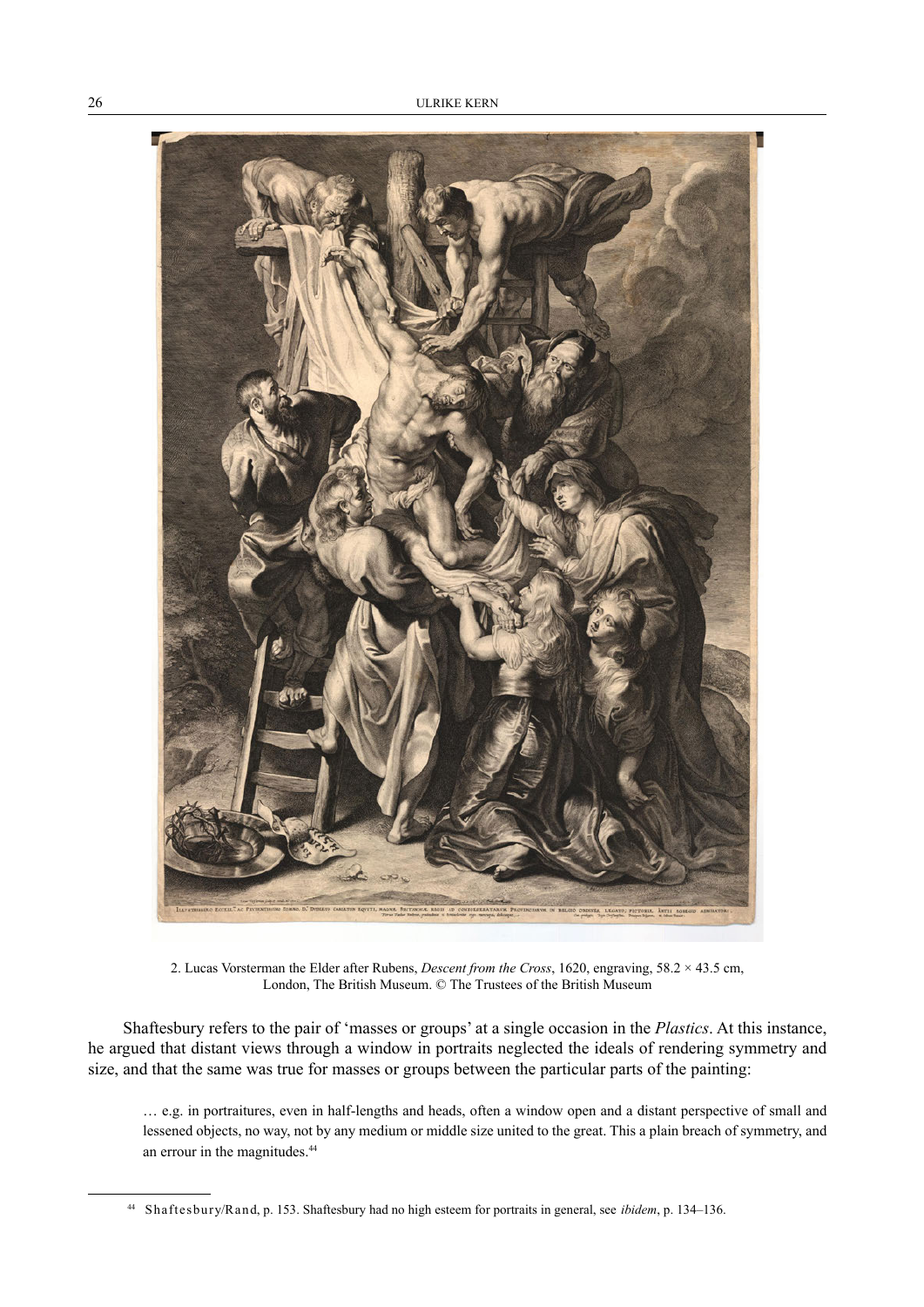

3. Nicholas Poussin, *The Return of the Holy Family to Nazareth*, c. 1627, oil on canvas, 134 × 99 cm, The Cleveland Museum of Art, Gift of the Hanna Fund 1953.156

The well-known frontispiece of the *Characteristics* of 1723, made by Simon Gribelin after John Closterman, showing Shaftesbury in front of a wall with a view into a courtyard and garden further away on the right may illustrate the point (Fig. 4). The prospect into an outside setting was a device often used in portrait painting of the seventeenth century. Yet in this depiction, the artist took care to gradually lead the eyes through the courtyard to the mountain range into the distance. He did this by adding architectural elements such as the three steps leading up to the courtyard, the archway, the path ending at a row of trees at the end of the garden. These elements are rendered in accordance to the laws of linear perspective to help to restore a sense of symmetry in size. In Closterman's well-known double portrait of Shaftesbury and his brother Maurice Ashley,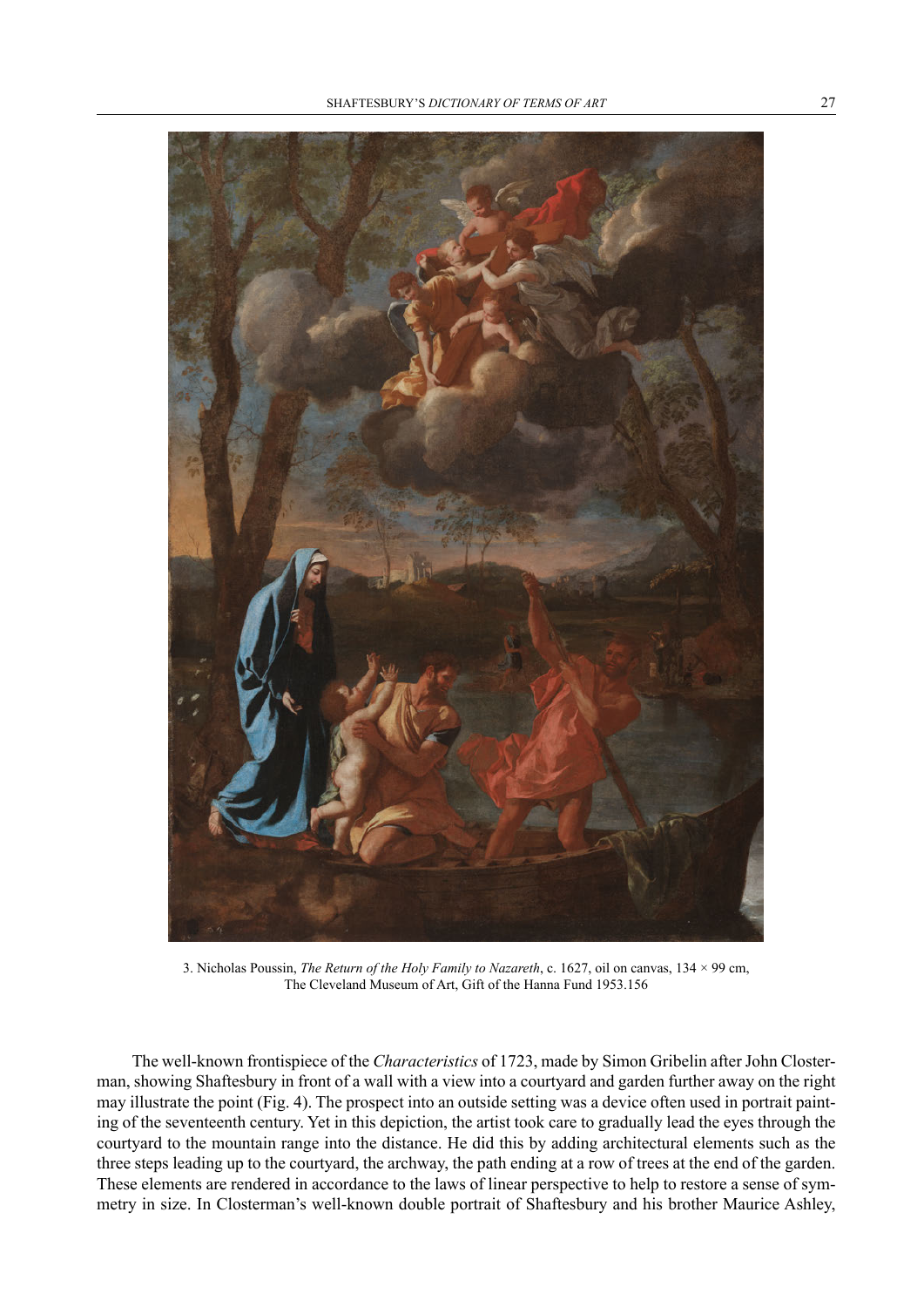which is dated to about one year earlier, symmetry and size are given in the similar attitude and positions of the two sitters (Fig. 5). The brothers are depicted in a setting out of doors, a forest landscape with an Apollonian temple, a reference to the liberal Socratic philosophy that Shaftesbury pursued in his writings, as has been argued.45 From a compositional point of view, this setting and arrangement is not liable to conflict with Shaftesbury's ideals of size and symmetry at all.

When we read subsequently to Shaftesbury's concerns about size and symmetry in portraits a statement that '[t]he same rule holds as well in the masses or groups as between the particular pieces or figures', it is probably a similar point he was making: a warning that visibly different proportions should not be put side by side in a single painting.<sup>46</sup> Shaftesbury regarded size and symmetry of the objects and figures of a painting as related to groups and masses. This connection exists of course: in the distribution of both groups and masses it is important to create visual balance. This includes considerations of size and proportional arrangements of and in the figures and objects in a painting. It seems that Shaftesbury's 'rule' is directed towards an aesthetic of symmetrical composition, but he is only explicit about breaches of proportions. This applies equally to aspects of size, symmetry, grouping and masses.

#### **CONCLUSION**

One of the qualities of Shaftesbury's dictionary project was his approach to regard artistic concepts as interconnected. No writer on art before him compared and related artistic terms to such a degree as did Shaftesbury. Although the *Dictionary* is heavily fragmented, it is clearly perceptible that it was meant to be more than an informative list of art terms. Shaftesbury had recognised that an art dictionary can be a useful tool for shaping an aesthetic vocabulary and he tried to extend the aesthetic language by new words and concepts. The aesthetic and moralist considerations of his discussions of words in the fragment of the *Plastics* are apparent in particular in the instructional and explanatory parts of the *Dictionary*. Shaftesbury's literary expertise helped him to develop methods of creating new words and use them in new discourses. He could, as Italian and French writers of art theory before him, borrow terms form ancient rhetoric. In addition, he could build on the extended discussions of the French *Académie Royale*, which had established an aesthetic language that was universally understood by *connoisseurs* and *savants*. A notable fact is Shaftesbury's expression of his depreciatory attitude against Fréart at this early stage of his project, as if it had been of great concern for him to make sure that his intentions would not be understood as a continuation of the French tradition. The outline and initial statements indicate that Shaftesbury's dictionary project should have offered a new access to artistic language with potentials that extended those of traditional art discourses.

<sup>45</sup> For more about the literary and philosophical context of the painting see M. Rogers, *John and John Baptist Closterman: A Catalogue of their Works*, "The Walpole Society", 49, 1983, p. 259; D. Solkin, *ReWrighting Shaftesbury: The Air Pump and the Limits of Commercial Humanism*, [in:] *Painting and the Politics of Culture. New Essays on British Art, 1700–1850*, ed. J. Barrell, Oxford 1992, pp. 73–99; I. Woldt, *Architektonik der Formen in Shaftesburys 'Second Characters'*, Munich 2004, p. 139; M. Baur-Callwey, *Die Differenzierung des gemeinsamen männlichen Doppelportraits in England von Hans Holbein d. J. bis Joshua Reynolds*, Munich 2007, pp. 120–125.

<sup>46</sup> The statement on 'masses or groups' seems to me to refer to this issue rather than the next one of the hyperbole, as Dobai, *op. cit.*, I, pp. 80–81 suggests. In addition, Dobai refers to 'masses *and* groups'. He transfers Shaftesbury's statement to the hyperbole, which may be achieved with 'a voluntary and premeditated error from the rules of perspective' and requires knowledge and reason, a description that Shaftesbury explains by referring to a painting of Christ and the Samaritan woman by Poussin, in which an elongated pointing finger is justified as a derivation from perspective to clarify the narrative. This example cannot really be explained in terms of either masses or groups.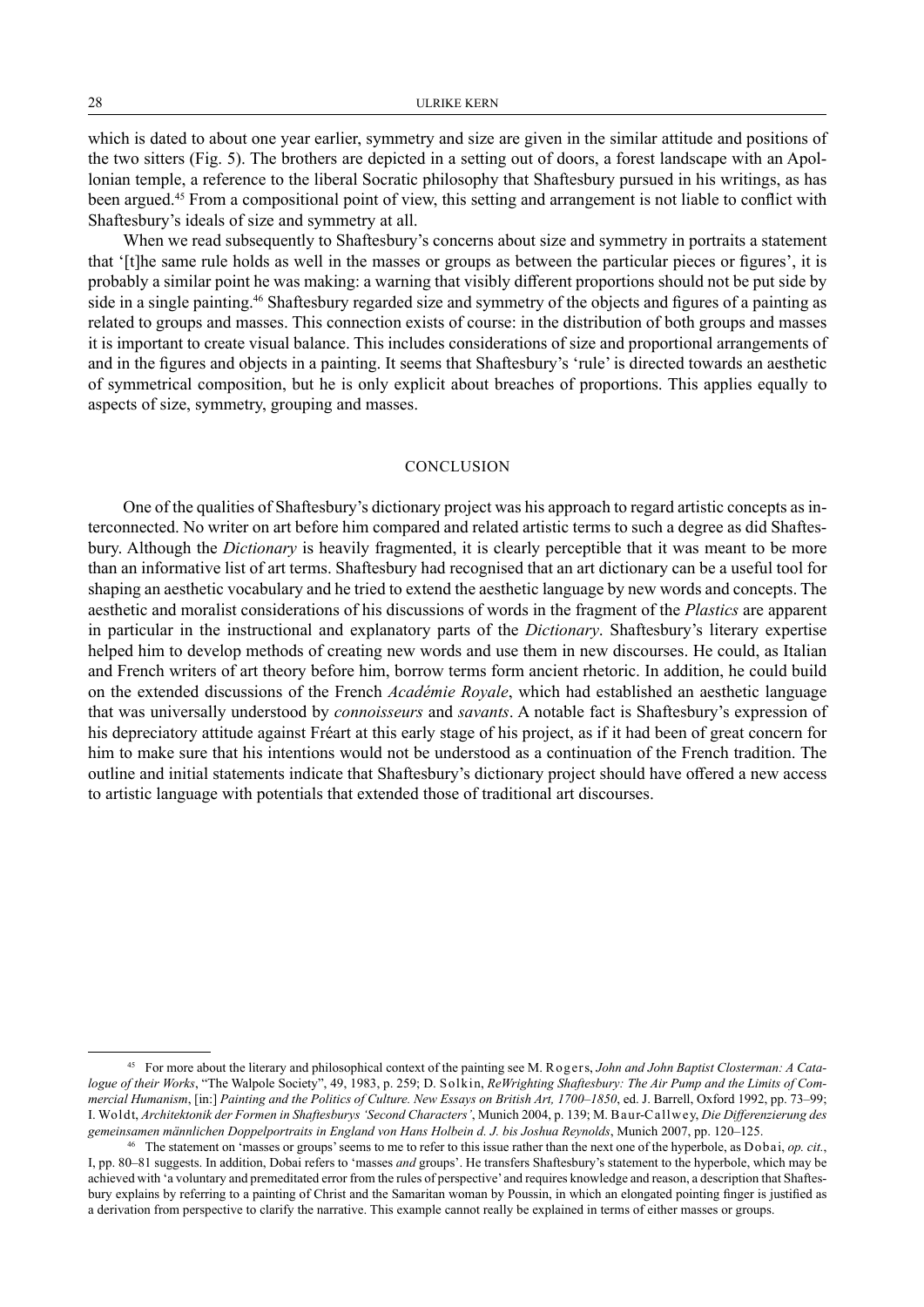

4. Simon Gribelin after John Closterman, *The Right Honorable Anthony Ashley-Cooper, Earl of Shaftesbury*, 1723, engraving, 17.5 x 9.5 cm, London, The British Museum.

© The Trustees of the British Museum



5. John Closterman, *Maurice Ashley-Cooper and Anthony Ashley-Cooper, 3rd Earl of Shaftesbury*, c. 1700–1701, oil on canvas,  $243.2 \times 170.8$  cm, London, National Portrait Gallery. © National Portrait Gallery, London

# *DICTIONARY OF TERMS OF ART* – SŁOWNIK POJĘĆ TEORETYCZNYCH-ARTYSTYCZNYCH SHAFTESBURY'EGO

#### Streszczenie

W niniejszym artykule omówiono fragmentaryczny *Dictionary of Terms of Art* (Słownik pojęć teoretycznych-artystycznych) Shaftesbury'ego, dodatek do niedokończonych *Plastics*, oraz jego znaczenie dla ustanowienia estetycznej i moralnej teorii sztuki w Wielkiej Brytanii. Została przedstawiona argumentacja, że choć *Słownik* ma charakter elementarny, ujawnia już wystarczająco dużo informacji, aby ocenić go jako ważny dokument angielskiej filozofii sztuki. Ponieważ projekt słownika Shaftesbury'ego był pierwszą angielską próbą stworzenia teoretycznego słownika sztuki, jest on omawiany w świetle tradycji słownika sztuki w tym kraju. Studium wyjaśnia pojęcia terminów artystycznych ze słownika poprzez analizy porównawcze z wykorzystaniem słów z dyskursów estetycznych w *Plastics*. Przygląda się tworzeniu przez Shaftesbury'ego nowych słów na podstawie literatury klasycznej oraz wykorzystywaniu przez niego współczesnych źródeł literackich, co było częściowo ambiwalentne ze względu na to, że tylko słowa zostały przeniesione z pierwotnego kontekstu, a nie ideologie, które spotkały się z dezaprobatą autora. Za pomocą przykładowych dyskusji na temat słownictwa artystycznego Shaftesbury'ego studium to ilustruje kształtowanie się słownictwa estetycznego w Anglii.